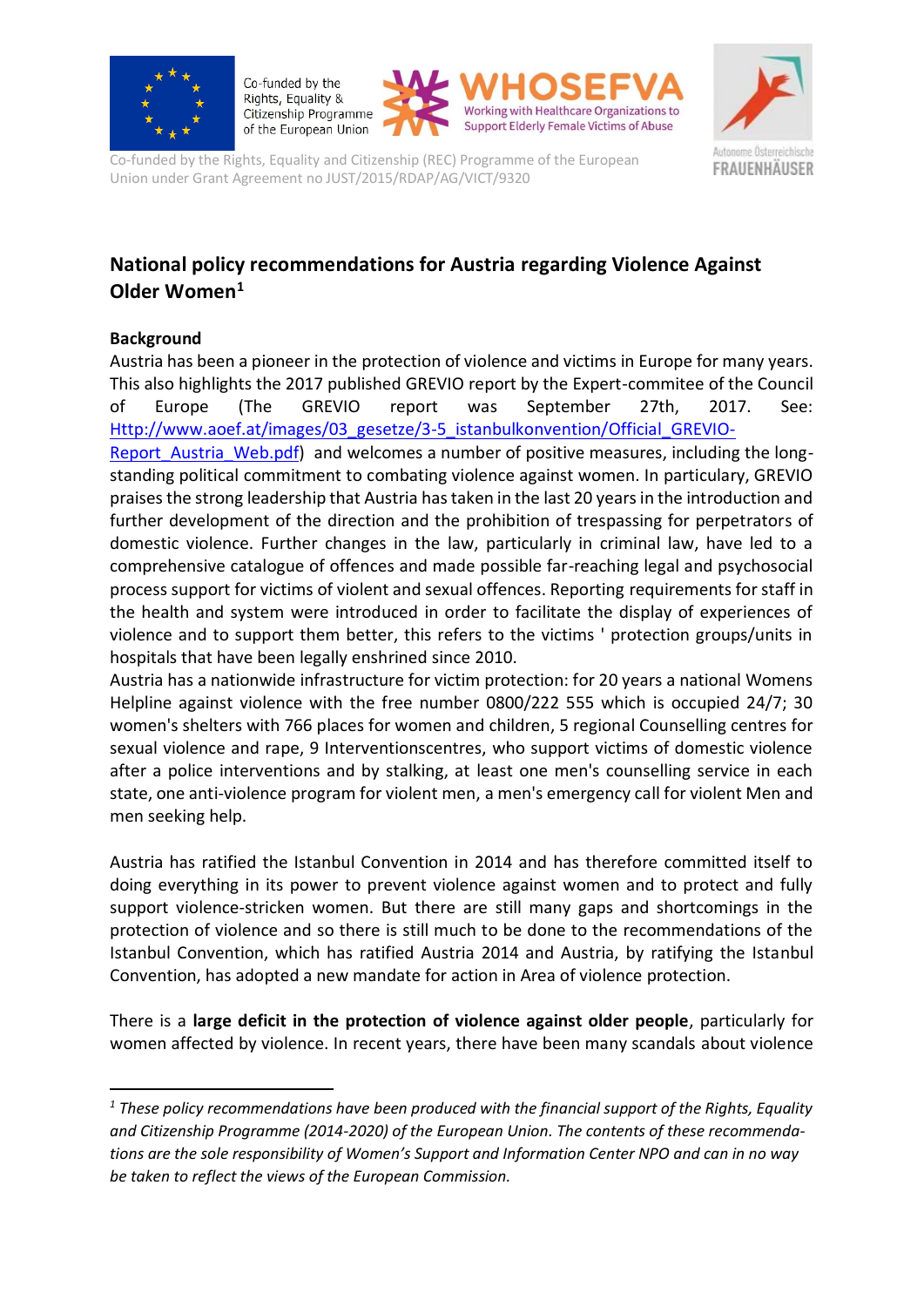

Co-funded by the Rights, Equality & Citizenship Programme of the European Union





Co-funded by the Rights, Equality and Citizenship (REC) Programme of the European Union under Grant Agreement no JUST/2015/RDAP/AG/VICT/9320

and murders of old people in institutions, which has made (institutional) violence more visible to older people. However, violence against older women in the family is still a big taboo. This topic is still in "infancy". Some nursing facilities and mobile services, such as the Red Cross, have already started to develop quality standards and started training and training in dealing with elderly people affected by violence.

The Ministry of Labour, Social Affairs, Health and Consumer Protection has its own department of senior citizens. In recent years, this department has developed and published brochures and information materials for nursing care facilities and caring relatives. Although there is a telephone counselling centre for people with violence, the opening hours are very limited and have little financial and human resources.

The women's shelters also have too few places for older women, especially if they are in need of care. In all federal states there is a facility that supports older people, but the staff is barely trained and sensitized to the subject of violence. There is no national coordinating body for people and women affected by violence and there is no regional interdisciplinary and multiinstitutional cooperation and cooperation, which is essentially and urgent needed.

Austria has numerous men's counselling and an anti-violence programs for violent men, but this is relatively well implemented only in Vienna. An expansion is necessary and above all we need a working focus for dealing with older perpetrators of violence. Here too, interdisciplinary cooperation is lacking.

The police are relatively well trained in family violence, but far too little in the area of violence against the elderly, especially in dealing with older perpetrators of violence, who are also caregivers.

#### **Recommendation**

### 1. **Improvements in healthcare and special support services for elderly people**

- Establish victim support groups in all hospitals for identification gbv regarding vicitims of eldery women and examination and documentation and refering them to victim support services
- 2. **Research and data collection**
- Promote research and projects relating to the abuse of older people and gender based violence
- 3. **Training, support and working conditions for professional and informal caregivers**
- Implementation the issue/topic on gender based violence and eldery abuse into the education of all professionals especially of the health care system